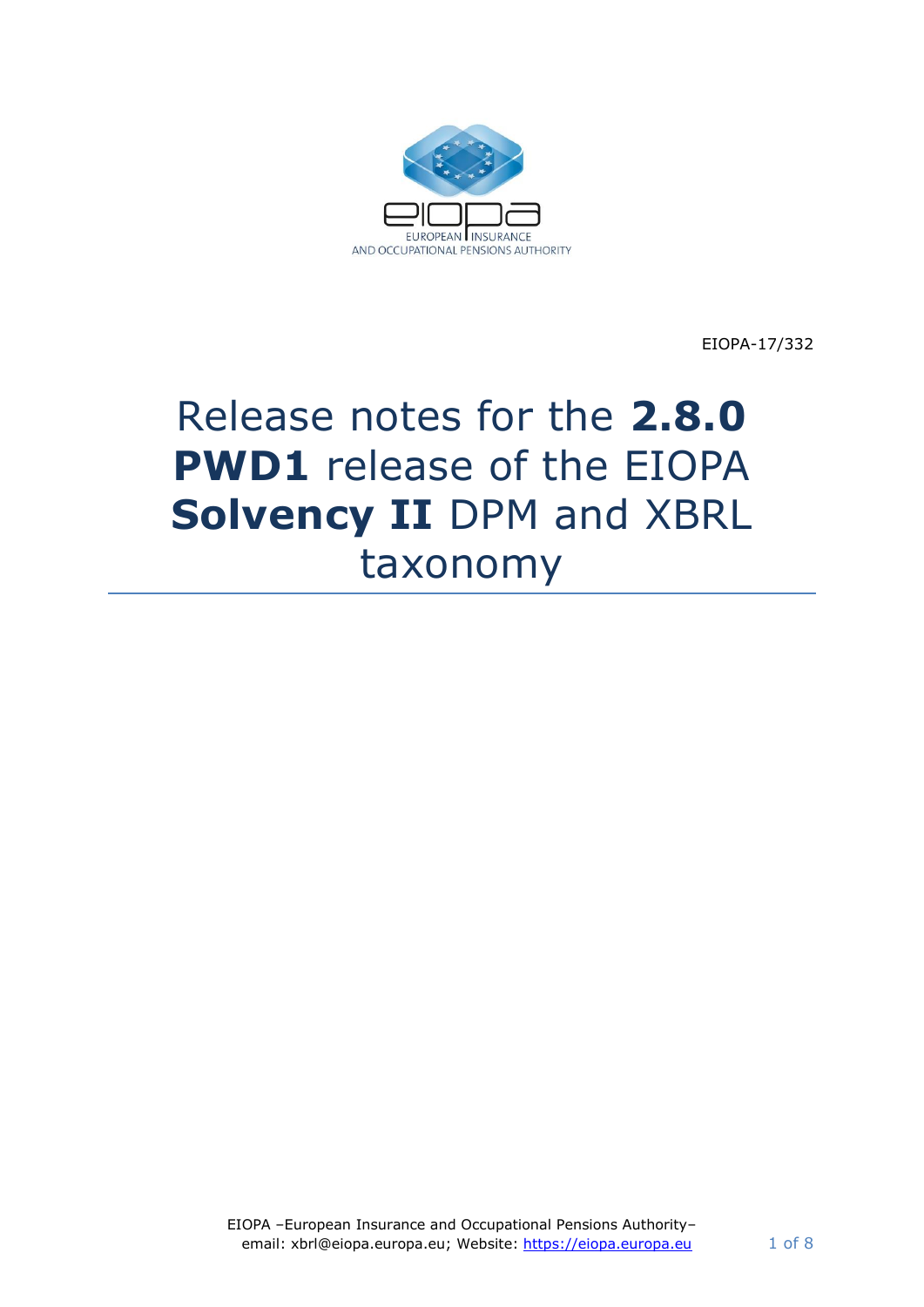# **I Introduction**

According to the [Governance of Taxonomy Releases,](https://dev.eiopa.europa.eu/Taxonomy/Full/2.4.0_PWD/Common/EIOPA_Public_2019_2021_Taxonomy_Governance_and_Schedule.pdf) the EIOPA Solvency II DPM and the XBRL taxonomy package 2.8.0 release are to be used from 31/12/2023 until a new version is announced. However, due to the scope of changes stemming from a comprehensive review of the Solvency II Directive, it was decided that the 2.8.0 Public Working Draft 1 (PWD1) release will be published one year in advance. This approach shall allow filers to have more time for implementation of their reporting solutions. Additionally, in order to provide filers with an opportunity to analyse and give feedback of the DPM and XBRL taxonomy at an early stage of their development, EIOPA decided to provide two Solvency II PWDs for the 2.8.0 release. The first one (PWD1) is scheduled for the beginning of April 2022 and the second one (PWD2), is expected to be released in June 2022. Both PWDs are to be subject to public consultations. The goal is to collect early feedback for smaller releases and allow participants time to familiarise themselves with the amendments $<sup>1</sup>$ .</sup>

**Due to the nature of this release, EIOPA would like to highlight that depending on the conclusions of the consultation phase, significant modifications to the modelling might occur**. For that reason, the XBRL Filing Rules will not be included into the 2.8.0 PWD1 release<sup>2</sup> and it will focus only on the model (in all three formats: Excel, XBRL and SQL), without validations<sup>3</sup>. In addition, from the perspective of the modelling process it is necessary to have first the Solvency II DPM before extending it with the ECB requirements. Hence, the ECB add-on modules will be added at a later stage, most probably in the 2.8.0 PWD2.

# **II Underlying regulations**

The DPM and taxonomy are based on the following materials:

- Commission Implementing Regulation (EU) 2015/2450 with regard to the templates for the submission of information to the supervisory authorities according to Directive 2009/138/EC (ITS [on Reporting\)](https://eur-lex.europa.eu/legal-content/EN/TXT/?uri=CELEX%3A02015R2450-20200607);
- Commission Implementing Regulation (EU) 2016/1868 amending and correcting Implementing Regulation (EU) 2015/2450 laying down implementing technical standards with regard to the templates for the submission of information to the supervisory authorities according to Directive 2009/138/EC [\(ITS on Reporting](http://eur-lex.europa.eu/legal-content/EN/TXT/?qid=1477397733577&uri=CELEX:32016R1868)  [amendment\)](http://eur-lex.europa.eu/legal-content/EN/TXT/?qid=1477397733577&uri=CELEX:32016R1868);
- Commission Implementing Regulation (EU) 2017/2189 of 24 November 2017 amending and correcting Implementing Regulation (EU) 2015/2450 laying down implementing technical standards with regard to the templates for the submission of information to the supervisory authorities according to Directive 2009/138/EC of the European Parliament and of the Council [\(ITS on Reporting -](https://eur-lex.europa.eu/legal-content/EN/TXT/?uri=CELEX%3A32017R2189) amendment);

<sup>3</sup> Validations will be published at the beginning of 2023.

<sup>&</sup>lt;sup>1</sup> It shall be noted that relevant modelling changes stemming from Solvency II package can affect the Pension funds release and in the final version be represented as the fully integrated package in July 2022.

 $2$  The intention is to publish the draft 2.8.0 Filing rules in the 2.8.0 PWD2 release.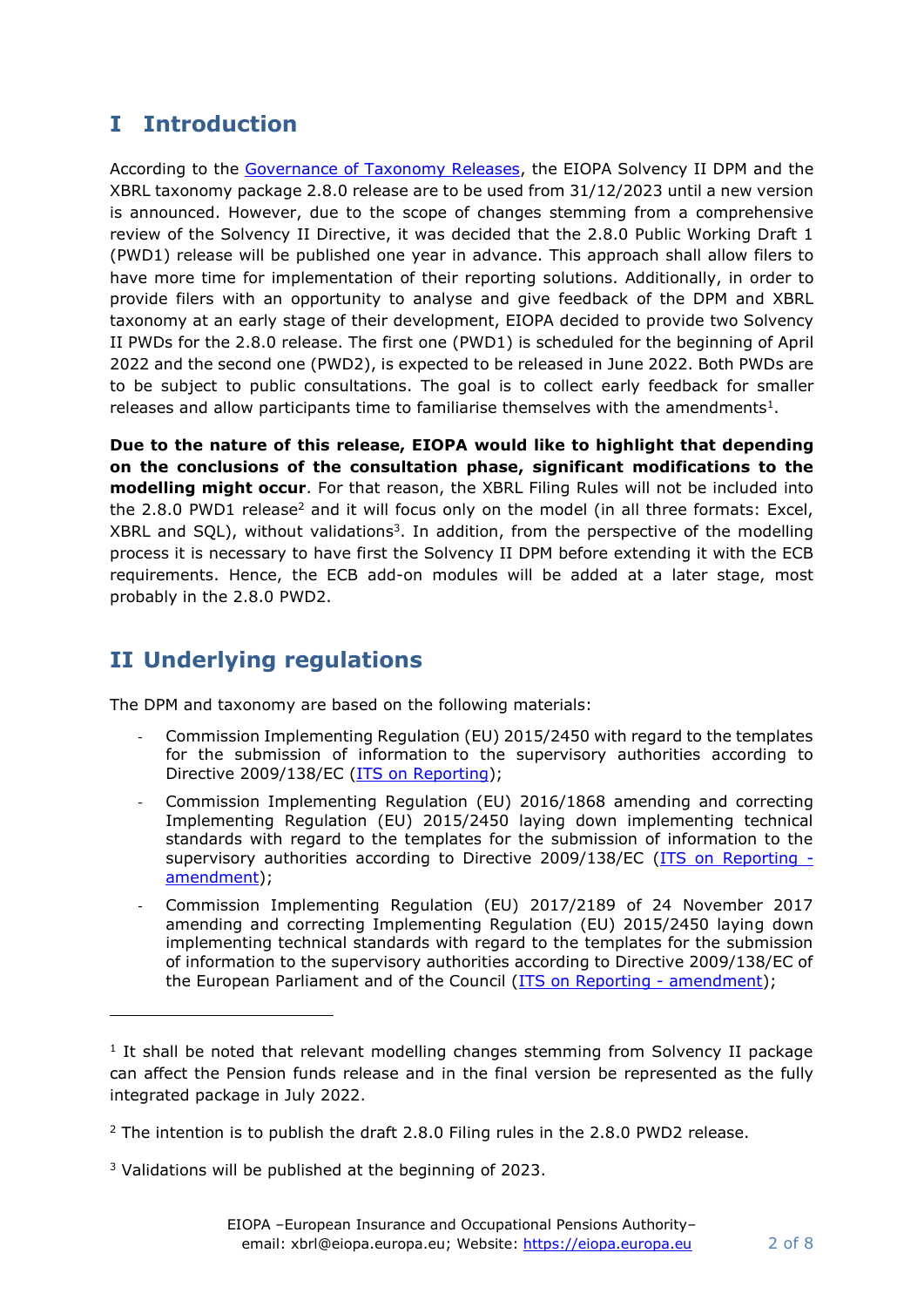- Commission Implementing Regulation (EU) 2018/1844 of 23 November 2018 amending and correcting Implementing Regulation (EU) 2015/2450 laying down implementing technical standards with regard to the templates for the submission of information to the supervisory authorities in accordance with Directive 2009/138/EC of the European Parliament and of the Council ( $ITS$  on Reporting  $$ [amendment\)](https://eur-lex.europa.eu/legal-content/EN/TXT/?uri=uriserv:OJ.L_.2018.299.01.0005.01.ENG&toc=OJ:L:2018:299:TOC);
- Commission Implementing Regulation (EU) 2019/2103 of 27 November 2019 amending and correcting Implementing Regulation (EU) 2015/2450 laying down implementing technical standards with regard to the templates for the submission of information to the supervisory authorities in accordance with Directive 2009/138/EC of the European Parliament and of the Council [\(ITS on Reporting](https://op.europa.eu/en/publication-detail/-/publication/6907206f-1b5b-11ea-8c1f-01aa75ed71a1/language-en/format-HTML/source-118687155) – [amendment\)](https://op.europa.eu/en/publication-detail/-/publication/6907206f-1b5b-11ea-8c1f-01aa75ed71a1/language-en/format-HTML/source-118687155);
- Commission Implementing Regulation (EU) 2015/2452 of 2 December 2015 laying down implementing technical standards with regard to the procedures, formats and templates of the solvency and financial condition report in accordance with Directive 2009/138/EC [\(ITS on Disclosure\)](https://eur-lex.europa.eu/legal-content/EN/TXT/?uri=CELEX%3A02015R2452-20200101)<sup>4</sup>;
- Commission Implementing Regulation (EU) 2017/2190 of 24 November 2017 amending and correcting Implementing Regulation (EU) 2015/2452 laying down implementing technical standards with regard to the procedures, formats and templates of the solvency and financial condition report according to Directive 2009/138/EC [\(ITS amendment on Disclosure\)](https://eur-lex.europa.eu/legal-content/EN/TXT/?uri=uriserv:OJ.L_.2017.310.01.0030.01.ENG&toc=OJ:L:2017:310:TOC);
- Commission Implementing Regulation (EU) 2018/1843 of 23 November 2018 amending Implementing Regulation (EU) 2015/2452 as regards the scope of application of the template for disclosing premiums, claims and expenses by country [\(ITS amendment on Disclosure\)](https://eur-lex.europa.eu/legal-content/EN/TXT/?uri=uriserv:OJ.L_.2018.299.01.0002.01.ENG&toc=OJ:L:2018:299:TOC);
- Commission Implementing Regulation (EU) 2019/2102 of 27 November 2019 amending Implementing Regulation (EU) 2015/2452 with regard to the disclosure of information used in the calculation of the adjustment for the loss-absorbing capacity of deferred taxes [\(ITS amendment on Disclosure\)](https://op.europa.eu/en/publication-detail/-/publication/a2d87fa4-1b5c-11ea-8c1f-01aa75ed71a1/language-en/format-HTML/source-118557433);
- Commission Implementing Regulation (EU) 2015/462 of 19 March 2015 laying down implementing technical standards with regard to the procedures for supervisory approval to establish special purpose vehicles, for the cooperation and exchange of information between supervisory authorities regarding special purpose vehicles as well as to set out formats and templates for information to be reported by special purpose vehicles in accordance with Directive 2009/138/EC [\(ITS on Special Purpose](https://eur-lex.europa.eu/legal-content/EN/TXT/?uri=CELEX:32015R0462)  [Vehicles\)](https://eur-lex.europa.eu/legal-content/EN/TXT/?uri=CELEX:32015R0462);
- Guidelines on Financial Stability Reporting [\(Guidelines and annexes\)](https://www.eiopa.europa.eu/content/guidelines-financial-stability-reporting%E2%80%8B_en);
- Guidelines on Third Country Branches [\(Guidelines and annexes\)](https://www.eiopa.europa.eu/content/guidelines-supervision-branches-third-country-insurance-undertakings_en).

## **III Content**

This package contains:

<sup>4</sup> The Public Disclosure Templates are included in the Taxonomy only as an option for the undertakings to facilitate preparation of reports. However, please note that there are no changes in the Regulations for the publication of this information with regard to the format, and currently there is no intention to collect or publish this data in XBRL.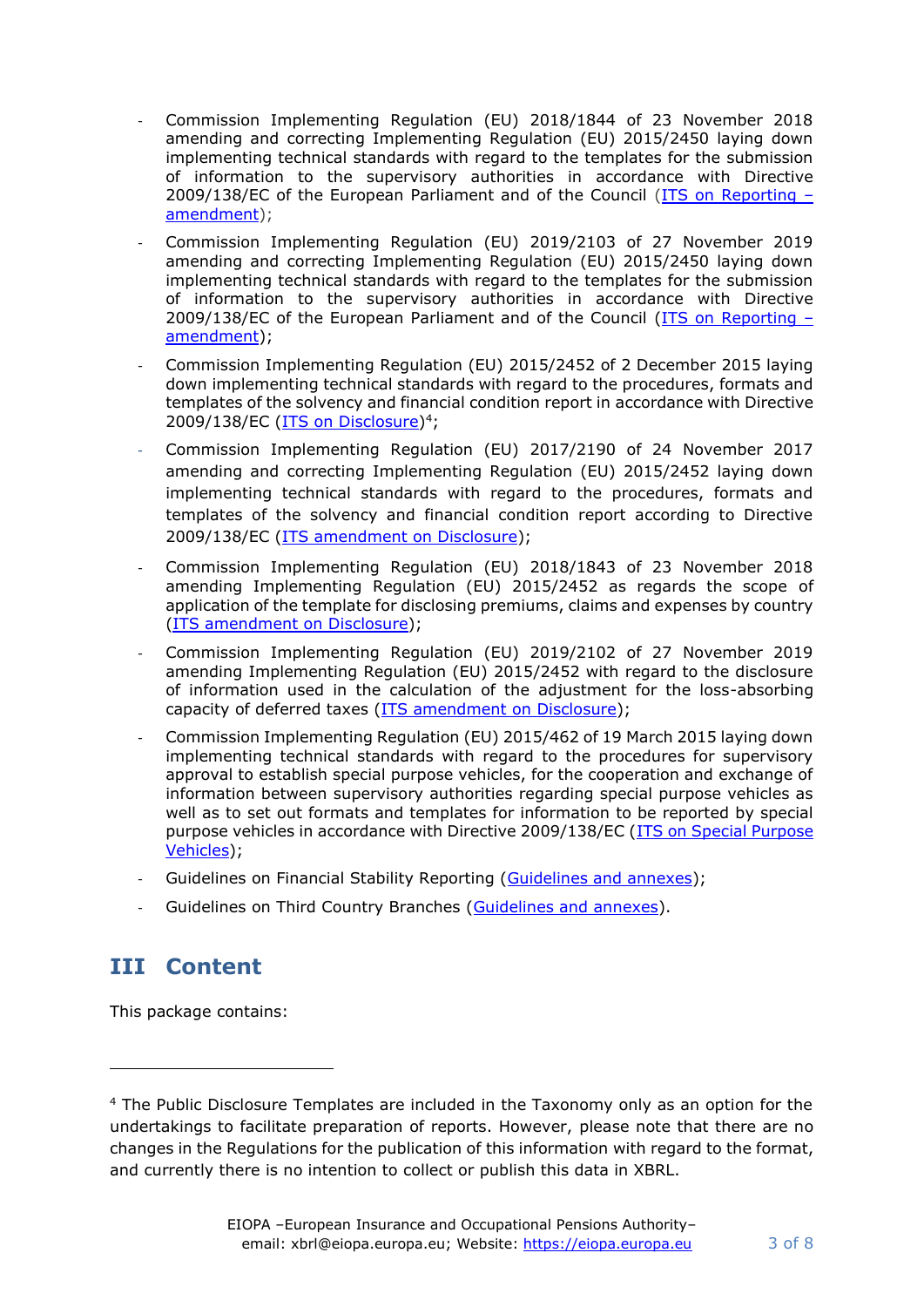Introduction: The *[Taxonomy licence](https://dev.eiopa.europa.eu/Taxonomy/Full/2.4.0/common/EIOPA_DPM_and_Taxonomy_License.pdf)* The [Solvency 2 Release notes](https://dev.eiopa.europa.eu/Taxonomy/Full/2.8.0_PWD1/S2/EIOPA_SolvencyII_Release_Notes_2.8.0_PWD1.pdf)

DPM: The *[DPM Dictionary](https://dev.eiopa.europa.eu/Taxonomy/Full/2.8.0_PWD1/Common/EIOPA_DPM_Dictionary_2.8.0_PWD1.xlsx)* and [Solvency 2 Annotated Templates](https://dev.eiopa.europa.eu/Taxonomy/Full/2.8.0_PWD1/S2/EIOPA_SolvencyII_DPM_Annotated_Templates_2.8.0_PWD1.xlsx) workbooks The Detailed change log between the 2.8.0 PWD1\_and 2.6.0\_hotfix The *[DPM documentation](https://dev.eiopa.europa.eu/Taxonomy/Full/2.8.0_PWD1/Common/EIOPA_DPM_Documentation_2.8.0_PWD1.pdf)*

Validations: The *[List of identical datapoints](https://dev.eiopa.europa.eu/Taxonomy/Full/2.8.0_PWD1/s2/EIOPA_SolvencyII_List_of_identical_datapoints_2.8.0_PWD1.xlsx)*

Taxonomy: The [Solvency 2 XBRL taxonomy,](https://dev.eiopa.europa.eu/Taxonomy/Full/2.8.0_PWD1/S2/EIOPA_SolvencyII_XBRL_Taxonomy_2.8.0_PWD1.zip) the [Solvency 2 XBRL taxonomy with external files,](https://dev.eiopa.europa.eu/Taxonomy/Full/2.8.0_PWD1/S2/EIOPA_SolvencyII_XBRL_Taxonomy_2.8.0_PWD1_with_External_Files.zip) [Solvency 2 XBRL instance examples](https://dev.eiopa.europa.eu/Taxonomy/Full/2.8.0_PWD1/S2/EIOPA_SolvencyII_XBRL_Instance_documents_2.8.0_PWD1.zip) The *[XBRL taxonomy documentation](https://dev.eiopa.europa.eu/Taxonomy/Full/2.8.0_PWD1/Common/EIOPA_XBRL_Taxonomy_Documentation_2.8.0_PWD1.pdf)* The [Solvency 2 DPM database](https://dev.eiopa.europa.eu/Taxonomy/Full/2.8.0_PWD1/S2/EIOPA_SolvencyII_DPM_Database_2.8.0_PWD1.zip)

Instructions: The **Business package** 

Please be informed that artefacts in *italics* are common between multiple frameworks.

### **IV Scope**

[Table 1](#page-3-0) below provides information on the number of templates for each entry point included in the package.

<span id="page-3-0"></span>**Table 1. Scope of EIOPA Solvency II 2.8.0 PWD1 package**

| <b>Entry point</b>                                        | <b>Entry point</b><br>acronym | <b>Entry point</b><br>code | <b>Number</b><br>of all<br>templates | <b>Number</b><br>οf<br>dedicated<br>unique<br>templates |
|-----------------------------------------------------------|-------------------------------|----------------------------|--------------------------------------|---------------------------------------------------------|
| Annual Solvency II reporting<br>Solo                      | ars                           | .01                        | 97                                   | 97                                                      |
| Quarterly Solvency II reporting<br>Solo                   | qrs                           | .02                        | 13                                   | 6                                                       |
| Annual Solvency II reporting<br>Group                     | arg                           | .04                        | 68                                   | 43                                                      |
| Quarterly Solvency II reporting<br>Group                  | qrq                           | .05                        | 9                                    | 2                                                       |
| Annual Solvency II reporting<br>Third country branches    | arb                           | .07                        | 87                                   | 10                                                      |
| Quarterly Solvency II reporting<br>Third country branches | qrb                           | .08                        | 13                                   | 3                                                       |
| <b>Quarterly Financial Stability</b><br>reporting Solo    | qfs                           | .11                        | 9                                    | $\overline{7}$                                          |
| Quarterly Financial Stability<br>reporting Group          | qfg                           | .13                        | 13                                   | 4                                                       |
| Quarterly Financial Stability<br>Third country branches   | qfb                           | .15                        | $\overline{7}$                       | $\mathbf{1}$                                            |
| Annual reporting Special<br>Purpose Vehicles              | spv                           | .20                        | 7                                    | 6                                                       |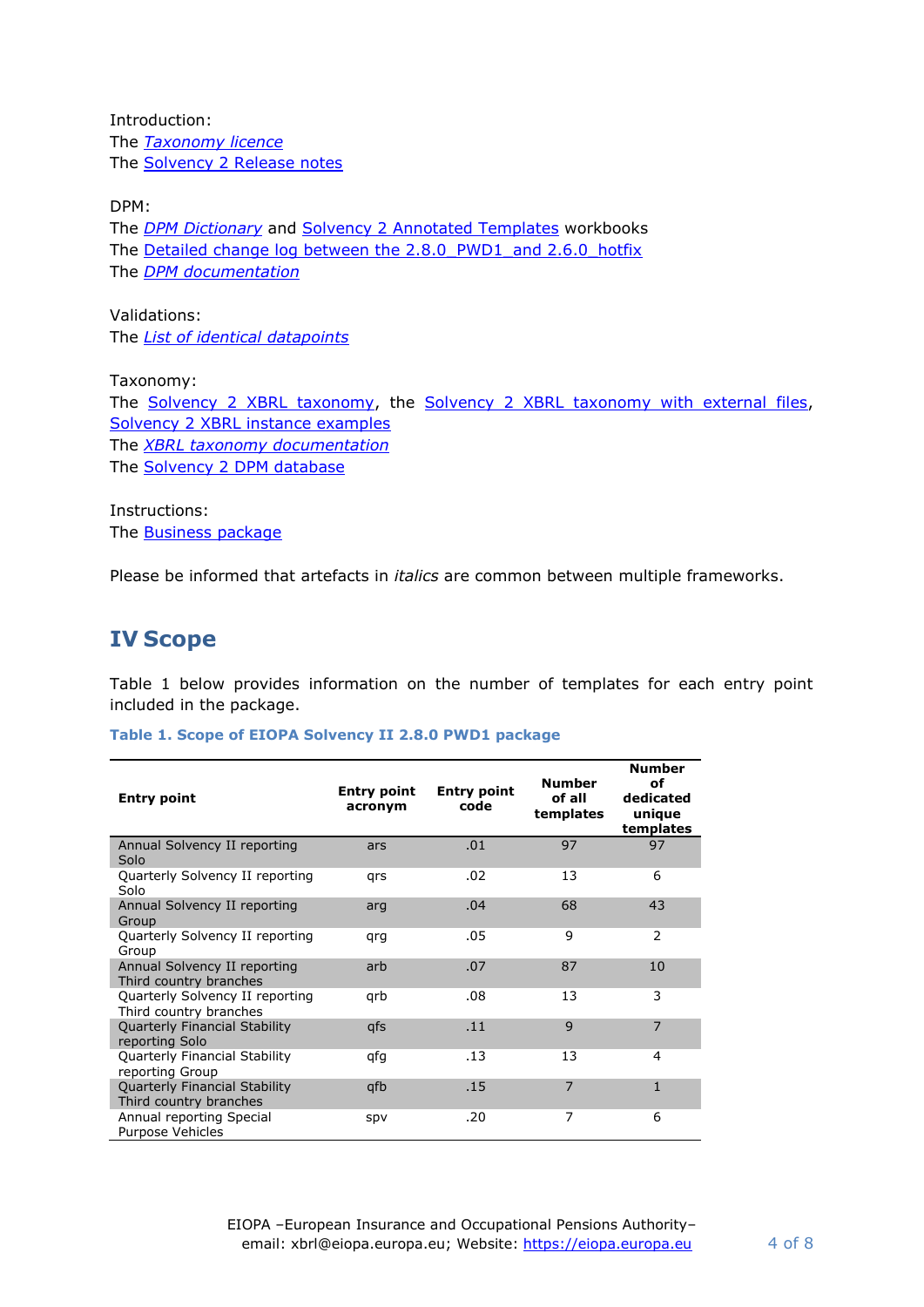| Annual Solvency II public<br>disclosure Solo <sup>5</sup> | aps |     |     |  |
|-----------------------------------------------------------|-----|-----|-----|--|
| Annual Solvency II public<br>disclosure Group             | apg | .22 |     |  |
| Technical entry point <sup>6</sup>                        | tep | .23 | 118 |  |

The ECB add-on entry points are not included in the scope of the current release. These will be consulted at a later date and reflected in the PWD2. Furthermore, EIOPA would like to draw attention to the removal of the Annual Financial Stability entry points (.10, .12 and .14).

## **V DPM**

For explanation of the DPM and its application in the context of reporting, please see [EIOPA](https://dev.eiopa.europa.eu/Taxonomy/Full/2.8.0_PWD1/Common/EIOPA_DPM_Documentation_2.8.0_PWD1.pdf)  [DPM Documentation.](https://dev.eiopa.europa.eu/Taxonomy/Full/2.8.0_PWD1/Common/EIOPA_DPM_Documentation_2.8.0_PWD1.pdf)

DPM is defined in two workbooks:

- EIOPA DPM Dictionary 2.8.0 PWD1 Including Pan-European Personal Pension Products, Solvency II and Pension Funds;
- EIOPA SolvencyII DPM Annotated Templates 2.8.0 PWD1

Since publication of the 2.8.0 PWD1 release precedes publication of the 2.7.0 final model, both Dictionary and Annotated Templates do not reflect the Pan-European Personal Pension Product prudential reporting requirements. Furthermore, a detailed analysis of members in use and expired members has been deferred to the final release. Therefore, there may be changes in later releases.

#### **V.1 Taxonomy**

For Solvency II XBRL Taxonomy description, please see **EIOPA XBRL Taxonomy** [Documentation.](https://dev.eiopa.europa.eu/Taxonomy/Full/2.8.0_PWD1/Common/EIOPA_XBRL_Taxonomy_Documentation_2.8.0_PWD1.pdf)

#### **V.2 Availability of files**

Taxonomy files are published as a compressed Taxonomy Package<sup>7</sup> for local use: EIOPA SolvencyII\_XBRL\_Taxonomy\_2.80\_PWD1. The package includes only EIOPA Solvency II 2.8.0\_PWD1 XBRL Taxonomy files. Following packages need to be loaded for local use:

 $6$  The Technical entry point aims to provide maximum flexibility in data transmission, while not addressing any specific business area under discussion. NCAs may request from undertaking/s the use of this entry point, however EIOPA currently does not plan to use it.

<sup>7</sup> [https://specifications.xbrl.org/work-product-index-taxonomy-packages-taxonomy](https://specifications.xbrl.org/work-product-index-taxonomy-packages-taxonomy-packages-1.0.html)[packages-1.0.html](https://specifications.xbrl.org/work-product-index-taxonomy-packages-taxonomy-packages-1.0.html)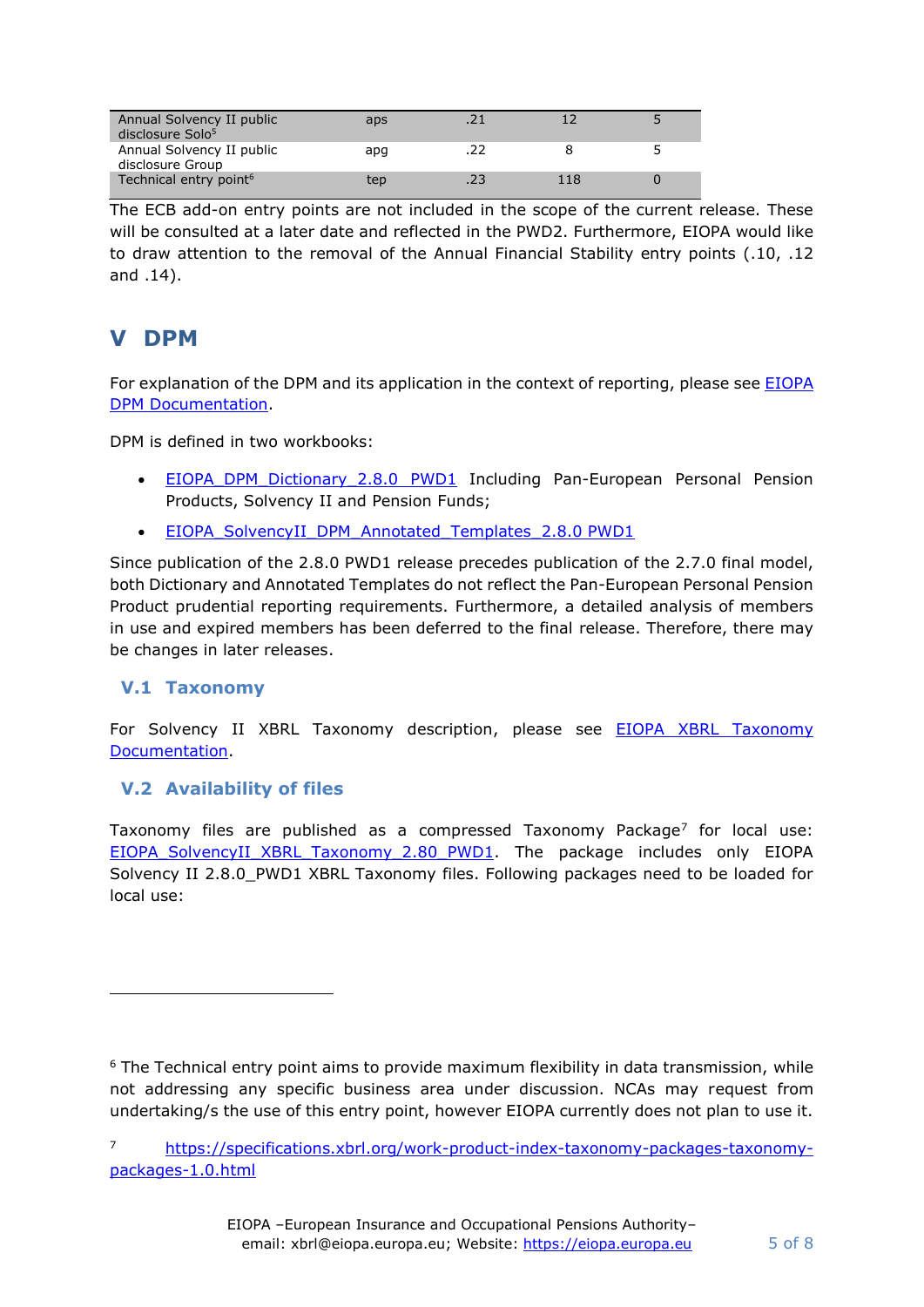- XBRL International specification files<sup>8</sup> (if not embedded in the software solution),
- Eurofiling files<sup>9</sup>.

Additional package containing these files is published here: [EIOPA\\_SolvencyII\\_XBRL\\_Taxonomy\\_2.8.0\\_PWD1](https://dev.eiopa.europa.eu/Taxonomy/Full/2.8.0_PWD1/S2/EIOPA_SolvencyII_XBRL_Taxonomy_2.8.0_PWD1_with_External_Files.zip) with\_external\_files. These files shall be up to date at the moment of publication of the 2.6.0 taxonomy and will not be maintained for updates.

#### **V.3 Sample XBRL instance documents**

The package contains sample XBRL instance documents for testing purposes. In the [EIOPA\\_SolvencyII\\_XBRL\\_Instance\\_documents\\_2.8.0\\_](https://dev.eiopa.europa.eu/Taxonomy/Full/2.8.0_PWD1/S2/EIOPA_SolvencyII_XBRL_Instance_documents_2.8.0_PWD1.zip)PWD1, there are instance examples for each entry point, one contains random data for every table cell, the other has numeric values set to "zeros". Additionally, there is a template instance with context and fact for each data point preceded by a comment informing which table and cell it fits.

#### **V.4 Known issues**

The scope of the changes made and the nature of the public working draft mean that the published model is not final and may contain some inaccuracies. In fact, EIOPA allowed a publication with some shortcomings, knowing that they will be addressed along with feedback from the consultation phase, long before the model goes into effect. In order to make participants aware of these cases, EIOPA decided to list the known inaccuracies of the model:

- in row r0760 of  $S.01.01.04$  it is possible to report an additional option "12 Not reported as no parent undertaking is a mixed-activity insurance holding company where they are not part of a group as defined under article 213 (2) (a), (b) and (c) of Solvency II Directive" which should apply to solo reports. The reason for this inaccuracy is that this row has been modelled using ei2794 instead of ei2795;
- columns c0140-c0170 for rows r0070-r0090 in template S.17.03.01, are incorrectly set as non-reportable in the taxonomy, despite being reportable in the Annotated Templates;
- template group S.23.01 lack quarterly solo reporting version in the taxonomy, which differs from the annual report template by the absence of rows r0770-r0790;
- some rows for column c0120 of S.25.05.21.01 are non-reportable in the taxonomy, despite being reportable in the Annotated Templates;
- two rows r0500 and r0510 in templates  $S(R)$ .26.08.01 and S.26.08.04 are set as non-reportable in the taxonomy, despite being reportable for some of the coordinates in the Annotated Templates. The reason for this difference is the sharing of datapoints between these ordinates;
- row r0730 in S.26.10.01.06 is excluded from reporting in the taxonomy, while it is reportable in the Annotated Templates.

<sup>8</sup> <https://taxonomies.xbrl.org/taxonomy/6>

<sup>9</sup> <https://taxonomies.xbrl.org/taxonomy/65>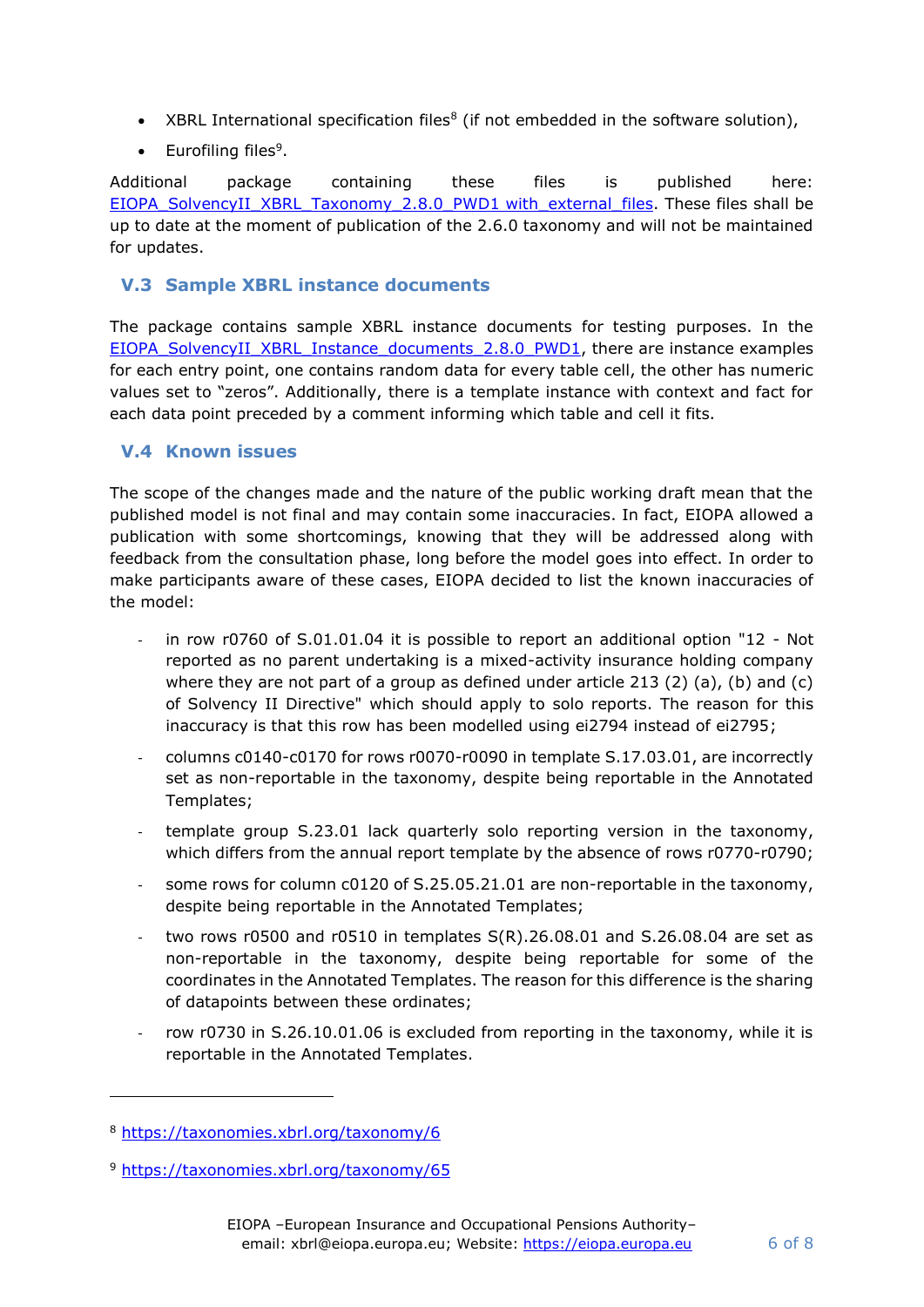## **VI Validations**

Validations are not in the scope of this release. They are expected to be added to the package at the beginning of 2023.

EIOPA would like to highlight that within the current release a standalone list of identical datapoints is published. This information was usually presented as part of a wider Validations excel file. However, despite the lack of validations, it was decided to publish it independently, in order to provide additional tools to confirm the consistency of the model and to search for unintentional duplication of information to be provided.

## **VII Feedback for Taxonomy**

EIOPA encourages stakeholders to report issues to the functional mailboxes:

- Questions related with the use of items of the reporting templates, the definition of items, etc. should be addressed with the [QA tool](https://eiopa.europa.eu/regulation-supervision/q-a-on-regulation)
- In case of question regarding DPM and XBRL technical matters please contact [xbrl@eiopa.europa.eu](mailto:xbrl@eiopa.europa.eu) identifying the Taxonomy Release of the DPM-XBRL implementation issue.

Please note that feedback sent to [xbrl@eiopa.europa.eu](mailto:xbrl@eiopa.europa.eu) is subject to the conditions below:

- Subject to the agreement of the reporting stakeholder, EIOPA will publish per issue found the name of the stakeholder (name of company or individual person) from which EIOPA first received the issue in its functional mailbox. The date of receipt at EIOPA will also be made publicly available. Note that in general for the feedback related with validations the name of the reporting stakeholder is not made publicly available.
- EIOPA reserves all the rights to decide which issues are to be listed in the "public list of known issues".
- Note that one email with feedback may serve to identify more than one issue, and opposite, one issue may be identified complementing feedback from more than one email. EIOPA reserves all the rights to decide how the issues are registered and to assign one issue to one or more stakeholders.
- Stakeholders having contractual relations with EIOPA, which allow them to have any advantageous access to information related with taxonomy, are not allowed to participate.